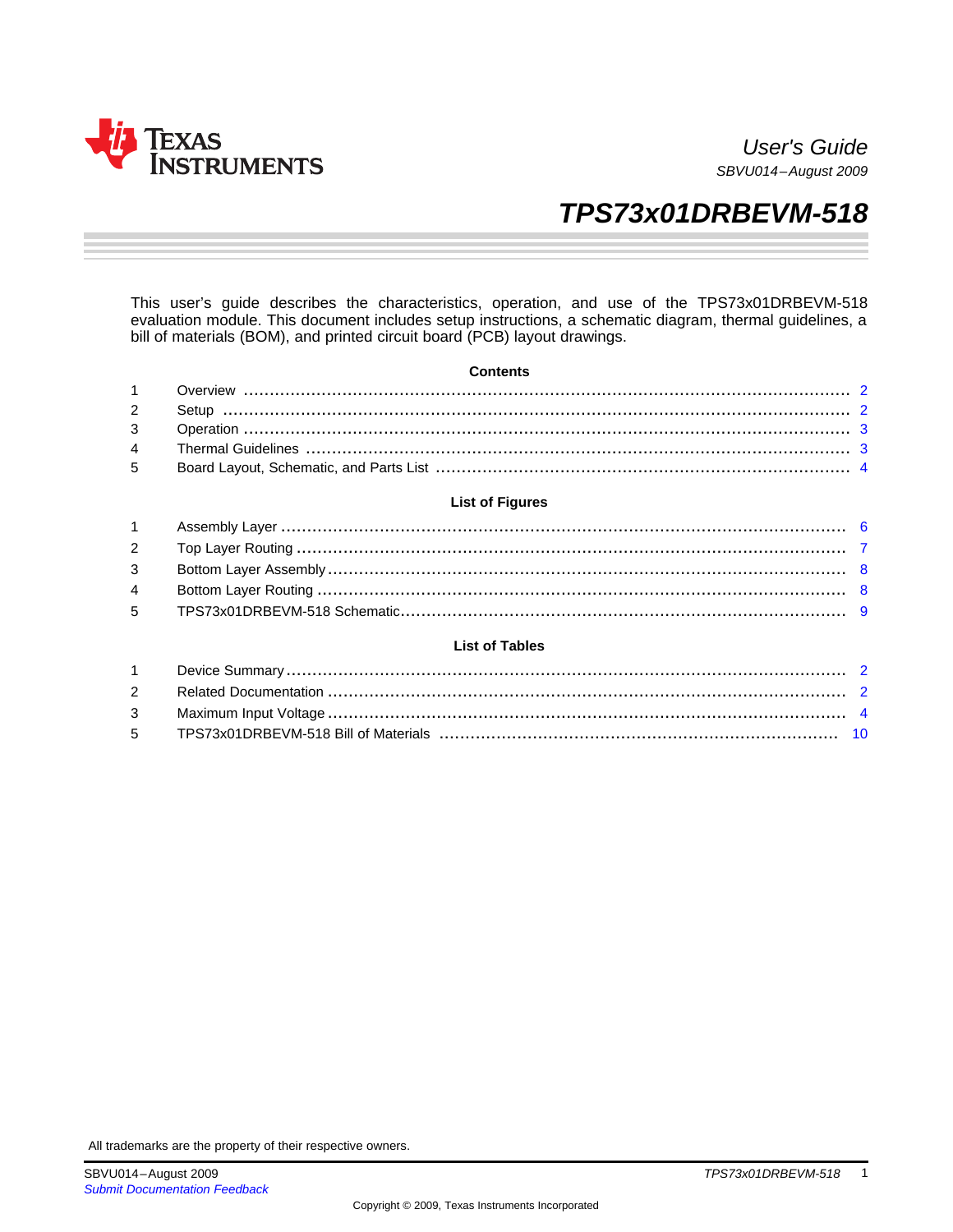

# <span id="page-1-0"></span>**1 Overview**

This document describes the characteristics, operation, and use of the TPS73x01DRBEVM-518 evaluation module (EVM). This EVM demonstrates the capabilities and features of Texas Instruments' [TPS73201DRB](http://focus.ti.com/docs/prod/folders/print/tps73201.html), [TPS73601DRB](http://focus.ti.com/docs/prod/folders/print/tps73601.html), and [TPS73701DRB](http://focus.ti.com/docs/prod/folders/print/tps73701.html) low-dropout (LDO) linear regulators. These regulators, each available in a 3-mm × 3-mm SON package, are capable of 250-mA, 400-mA, and 1-A output currents, respectively. The TPS73x01DRBEVM-518 module helps designers evaluate the operation and performance of the TPS73201, TPS73601, and TPS73701 LDO devices in a variety of configurations. The output voltage from the LDO device can be selected by a jumper to obtain 1.8 V, 2.5 V, 2.8 V, 3.0 V or 3.3 V. [Table](#page-1-2) 1 summarizes the LDOs that are suitable for use with this EVM.

## **Table 1. Device Summary**

| <b>Device</b>      | Package Size              | <b>Description</b>                                                              |  |  |
|--------------------|---------------------------|---------------------------------------------------------------------------------|--|--|
| <b>TPS73201DRB</b> | $3$ -mm $\times$ 3-mm SON | Cap-Free, NMOS, 250-mA Low Dropout Regulator<br>with Reverse Current Protection |  |  |
| <b>TPS73601DRB</b> | $3$ -mm $\times$ 3-mm SON | Cap-Free, NMOS, 400-mA Low Dropout Regulator<br>with Reverse Current Protection |  |  |
| <b>TPS73701DRB</b> | $3$ -mm $\times$ 3-mm SON | 1-A Low Dropout Regulator with Reverse Current<br>Protection                    |  |  |

# <span id="page-1-3"></span><span id="page-1-2"></span>**1.1 Related Documentation from Texas Instruments**

The following related documents are available through the Texas Instruments web site at <http://www.ti.com>.

# **Table 2. Related Documentation**

| <b>Part Number</b> | <b>Literature Number</b> |  |  |
|--------------------|--------------------------|--|--|
| <b>TPS73201</b>    | <b>SBVS037</b>           |  |  |
| <b>TPS73601</b>    | <b>SBVS038</b>           |  |  |
| <b>TPS73701</b>    | <b>SBVS067</b>           |  |  |

# <span id="page-1-1"></span>**2 Setup**

This section describes the jumpers and connectors on the EVM as well as how to properly connect, set up, and use the TPS73x01DRBEVM-518.

# **2.1 Input/Output Connector Descriptions**

# **2.1.1 J1: VIN**

This connector is the positive input supply voltage. The leads to the input supply should be twisted and kept as short as possible to minimize electromagnetic interference (EMI) transmission. Additional bulk capacitance should be added between J1 and J2 if the supply leads are greater than 6 inches (15,24 cm). An additional 47-µF or greater capacitor improves the transient response of the TPS73x01DRB and helps to reduce ringing on the input when long supply wires are used. The TPS73x01DRBEVM-518 has a footprint (C4) on the EVM available for this purpose.

# **2.1.2 J3: VOUT**

This jumper is the positive connection from the output. Connect this pin to the positive input of the load.

# **2.1.3 J2: GND**

This jumper is the return connection for the input power supply of the regulator.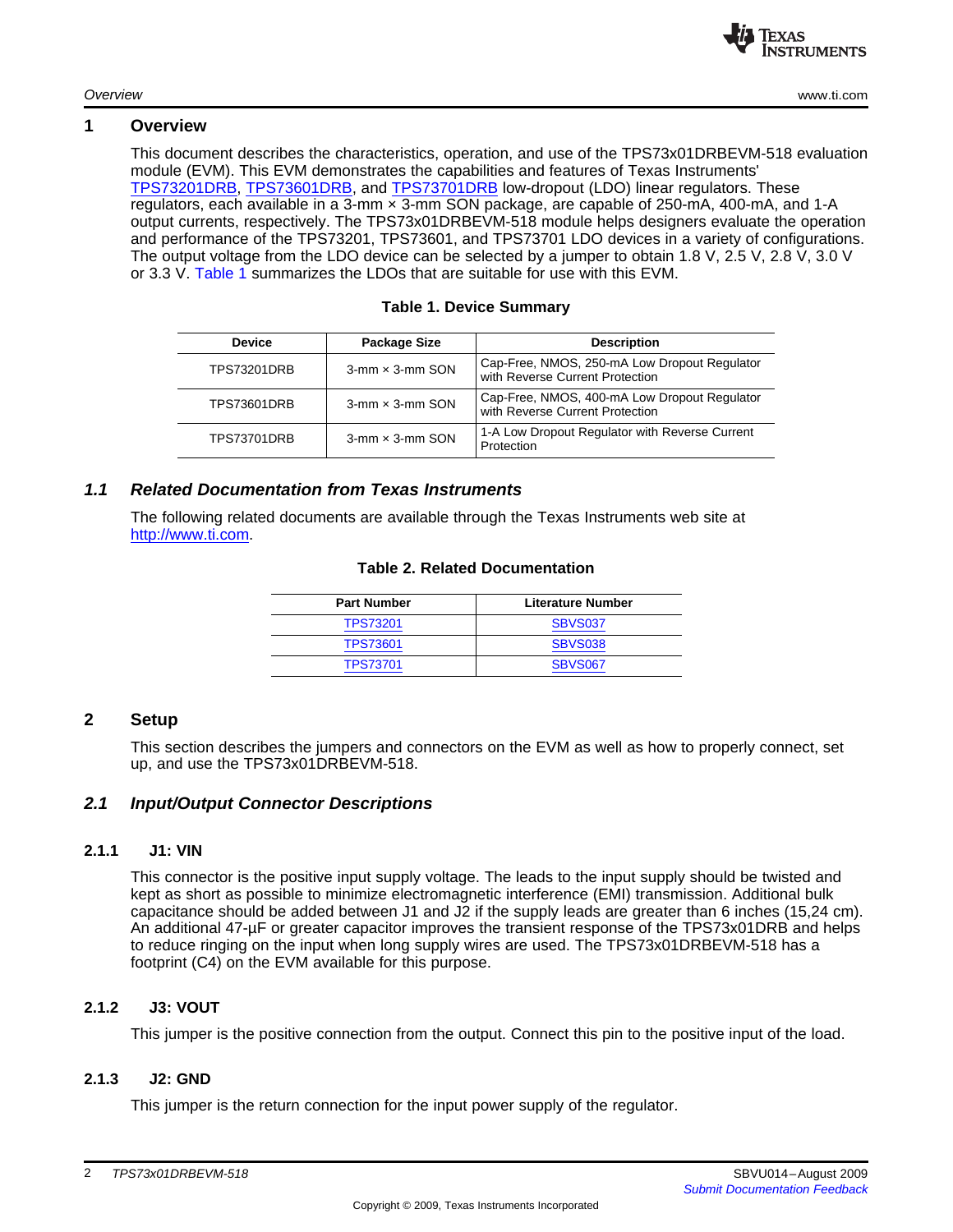www.ti.com Operation

#### **2.1.4 J4: GND**

This point is the return connection for the output.

# **2.1.5 JP1: ENABLE**

This jumper is used to enable or disable the output of the TPS73x01DRB. Placing a shorting jumper between pins 1 and 2 (ON position) enables the TPS73x01DRB. Placing the shorting jumper between pins 2 and 3 (OFF position) disables the TPS73x01DRB.

# **2.1.6 JP2:**  $V_{\text{OUT}}$  **Selection**

This jumper sets the desired output voltage from the TPS73x01DRB. Placing a shorting jumper between the appropriate pins gives the corresponding outputs.

# **WARNING**

- 1. The Jumper JP2 should only be changed from one place to another when the power is off.
- 2. The user should not touch the jumper JP2 while the power is applied to the EVM since the output voltage may change due to the noise pick-up in the feedback path.

# <span id="page-2-0"></span>**3 Operation**

This section provides information about the operation of the TPS73x01DRBEVM.

# **3.1 Configuration and Initial Operation**

Connect the positive input power supply to J1. Connect the input power return (ground) to J2. The TPS73x01DRB has an absolute maximum input voltage of 6.0 V. The recommended maximum operating voltage is 5.5 V. The actual highest input voltage may be less than 5.5 V as a result of thermal conditions. See the Thermal [Considerations](#page-2-2) section of this manual to determine the highest input voltage for maintaining a safe junction temperature.

Connect the desired load between J3 (positive lead) and J4 (negative or return lead). Configure jumper JP2 for the desired output voltage.

# <span id="page-2-1"></span>**4 Thermal Guidelines**

This section presents guidelines for the thermal management of the TPS73x01DRBEVM-518 board.

# <span id="page-2-3"></span><span id="page-2-2"></span>**4.1 Thermal Considerations**

Thermal management is a key design component of any power converter, and is especially important when power dissipation in the LDO is high. To better help you design the TPS73x01DRB family into your applications, the following formula should be used to approximate the maximum power dissipation ( $P_{DMax}$ ) at a particular ambient temperature:

$$
T_{J} = T_{A} + P_{D} \times \theta_{JA}
$$

where:

- $\bullet$  T<sub>J</sub> is the junction temperature
- $T_{\text{A}}$  is the ambient temperature
- $P<sub>D</sub>$  is the power dissipation in the IC
- $\theta_{\text{JA}}$  is the thermal resistance from junction to ambient

(1)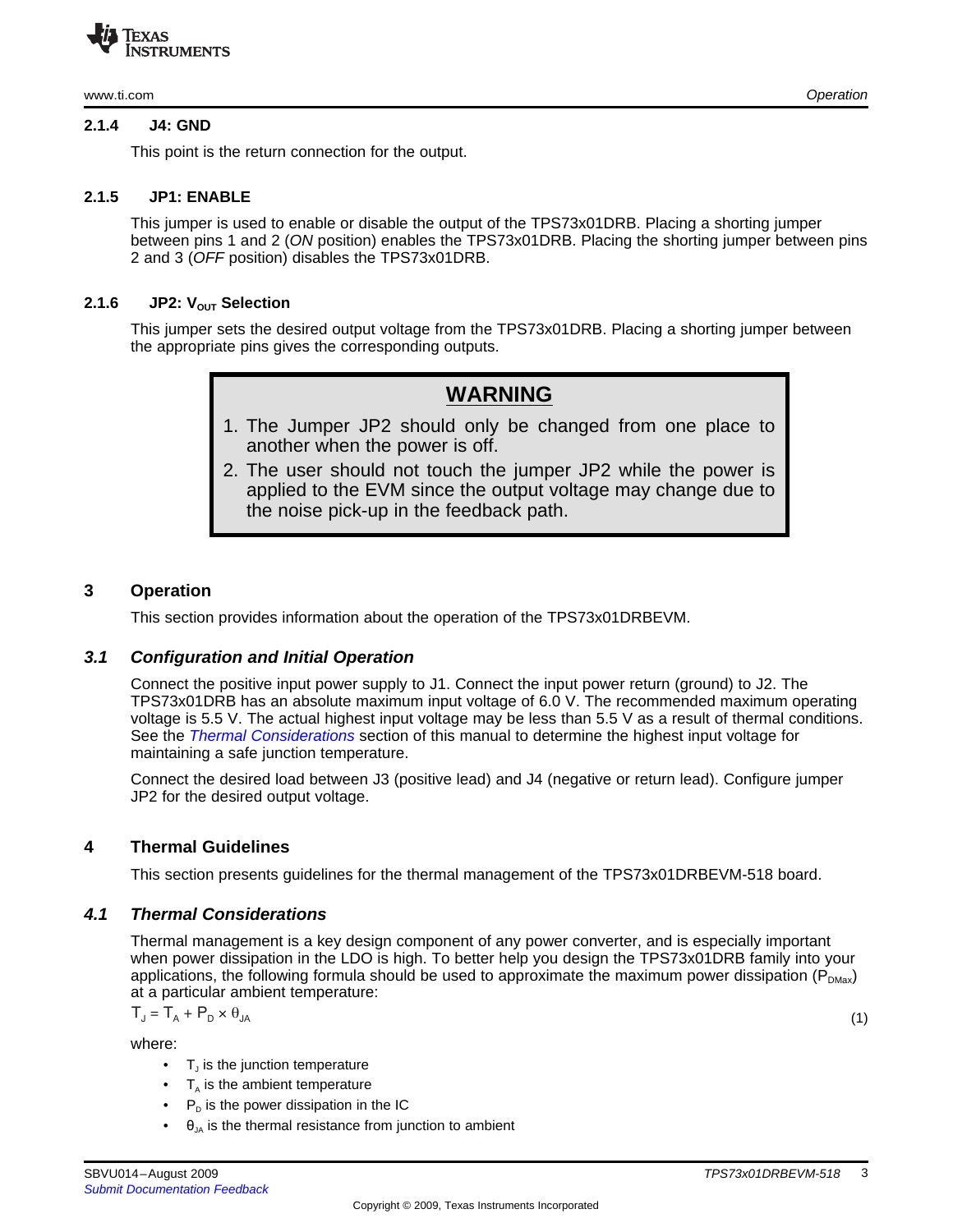All temperatures are in degrees Celsius.

The measured thermal resistance from junction to ambient for the TPS73x01EVM has a typical value of 40°C/W. The recommended maximum operating junction temperature specified in the product data sheet for the TPS73x01 family is +125°C. With these two pieces of information, the maximum power dissipation can be found by using Equation (1).

## <span id="page-3-2"></span>**Example 1. Sample [Calculation](#page-3-2)**

What is the maximum input voltage that can be applied to a TPS73701DRB with a 1.8-V output voltage if the ambient temperature is +85°C and the full 1 A of load current is required?

Given:

 $T_{\text{J}}$  = +125°C,  $T_{\text{A}}$  = +85°C,  $\theta_{\text{JA}}$  = 40°C/W

Using [Equation](#page-2-3) 1, we substitute in the given values above and find that the maximum power dissipation for the part is  $P_p = 1$  W.

 $125^{\circ}$ C = 85 $^{\circ}$ C + P<sub>p</sub>(40 $^{\circ}$ W/C)

This result means that the total power dissipation of the TPS73701DRB must be less than 1 W. Now the input voltage can be calculated.

$$
P_D = (V_{IN} - V_{OUT}) \times I_{OUT} = (V_{IN} - 1.8 V) \times 1 A = 1 W
$$

So the maximum input voltage would need to be 2.8 V or less in order to maintain a safe junction temperature.

<span id="page-3-1"></span>Similar analysis can be performed to determine the maximum input voltage at room temperature (+25°C) or +85°C to provide full output current while maintaining the junction temperature at or below +125°C. The answer depends on the desired output voltage, as [Table](#page-3-1) 3 shows.

|                   |                            | <b>TPS73701DRB</b> |                            | <b>TPS73601DRB</b> | <b>TPS73201DRB</b>         |                                 |
|-------------------|----------------------------|--------------------|----------------------------|--------------------|----------------------------|---------------------------------|
| Output<br>Voltage | <b>Ambient Temperature</b> |                    | <b>Ambient Temperature</b> |                    | <b>Ambient Temperature</b> |                                 |
| $V_{OUT}$         | $+25^{\circ}$ C            | $+85^{\circ}$ C    | +25°C $(1)$                | $+85^{\circ}$ C    | +25°C $(1)$                | +85 $^{\circ}$ C <sup>(1)</sup> |
| 1.8V              | 4.3V                       | 2.8V               | 5.5V                       | 4.3V               | 5.5V                       | 5.5V                            |
| 2.5V              | 5.0 V                      | 3.5V               | 5.5V                       | 5.0 V              | 5.5 V                      | 5.5 V                           |
| 2.8V              | 5.3V                       | 3.8V               | 5.5V                       | 5.3V               | 5.5V                       | 5.5V                            |
| 3.0V              | 5.5V                       | 4.0 V              | 5.5V                       | 5.5V               | 5.5V                       | 5.5 V                           |
| 3.3V              | 5.5 $V^{(1)}$              | 4.3V               | 5.5 V                      | 5.5 $V^{(1)}$      | 5.5V                       | 5.5V                            |

#### **Table 3. Maximum Input Voltage**

 $(1)$  Limited by recommended operating maximum temperature, not thermal resistance.

# <span id="page-3-0"></span>**5 Board Layout, Schematic, and Parts List**

This section provides the TPS73x01DRBEVM-518 board layout and illustrations. It also provides the TPS73x01DRBEVM-518 schematic and bill of materials.

# **5.1 PCB Layout**

[Figure](#page-5-0) 1 through [Figure](#page-7-1) 4 show the layout for the TPS73x01DRBEVM-518 PCB.

**NOTE:** Board layouts are not to scale. These figures are intended to show how the board is laid out; they are not intended to be used for manufacturing TPS73x01DRBEVM-518 PCBs.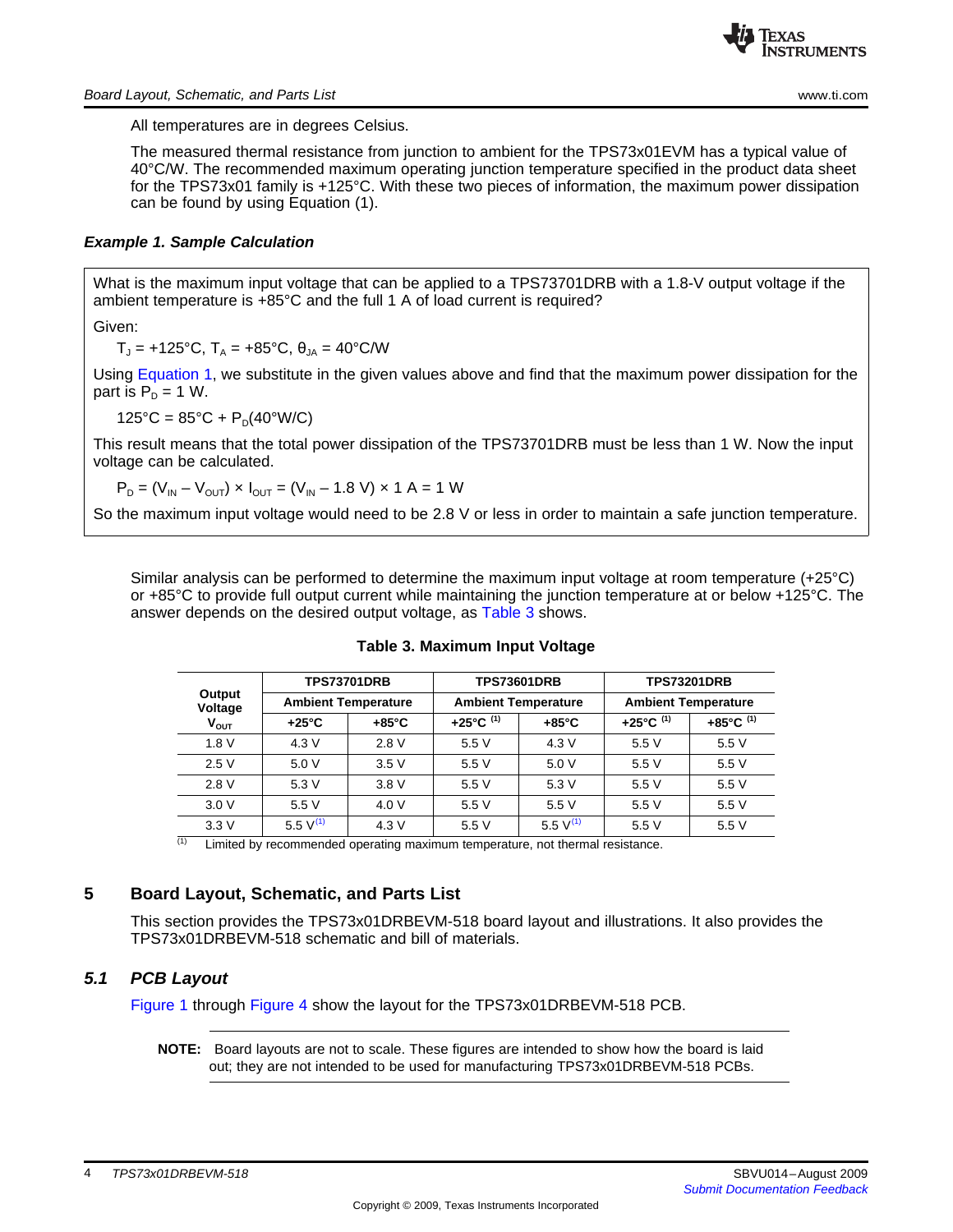



**Figure 1. Assembly Layer**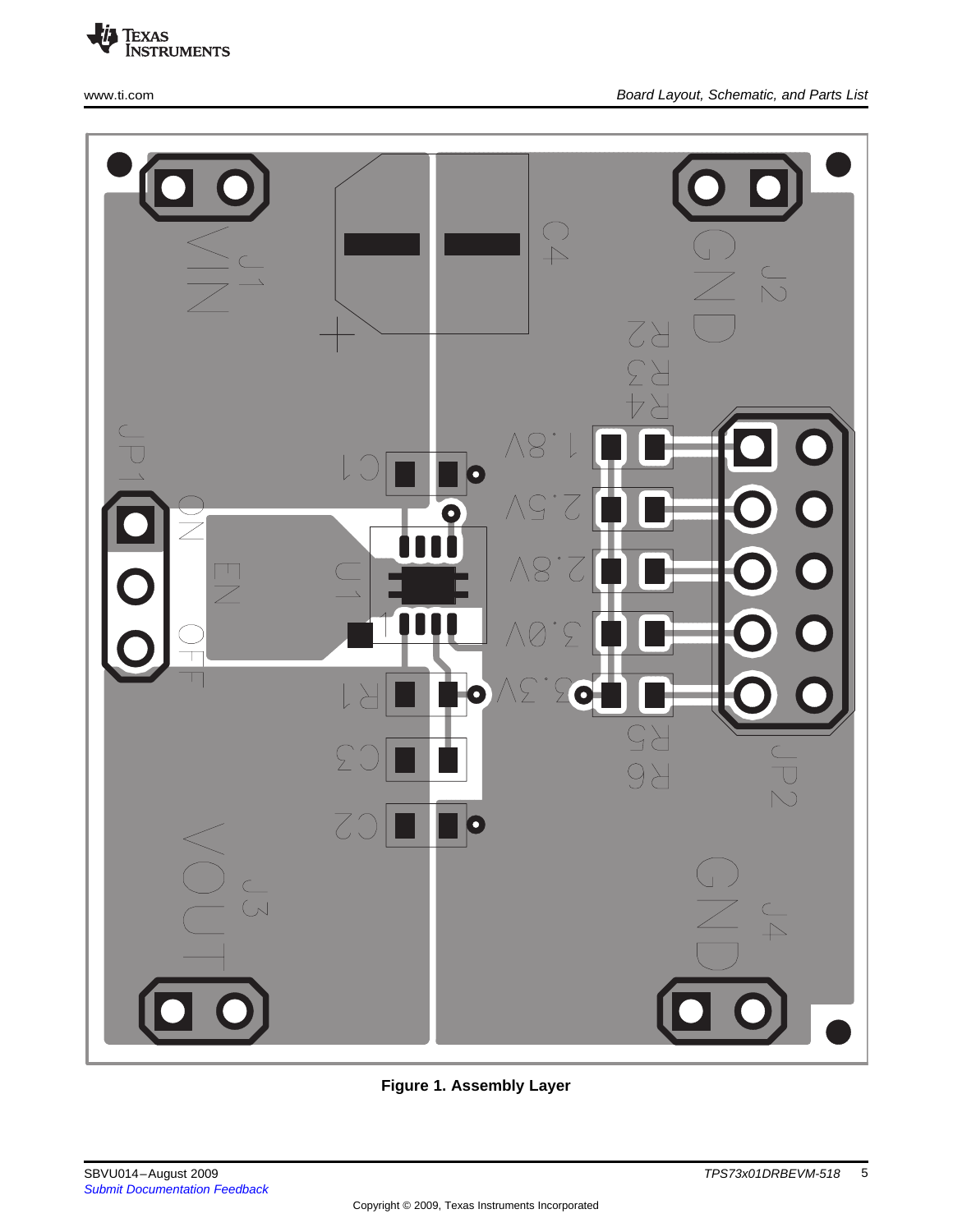

<span id="page-5-0"></span>

**Figure 2. Top Layer Routing**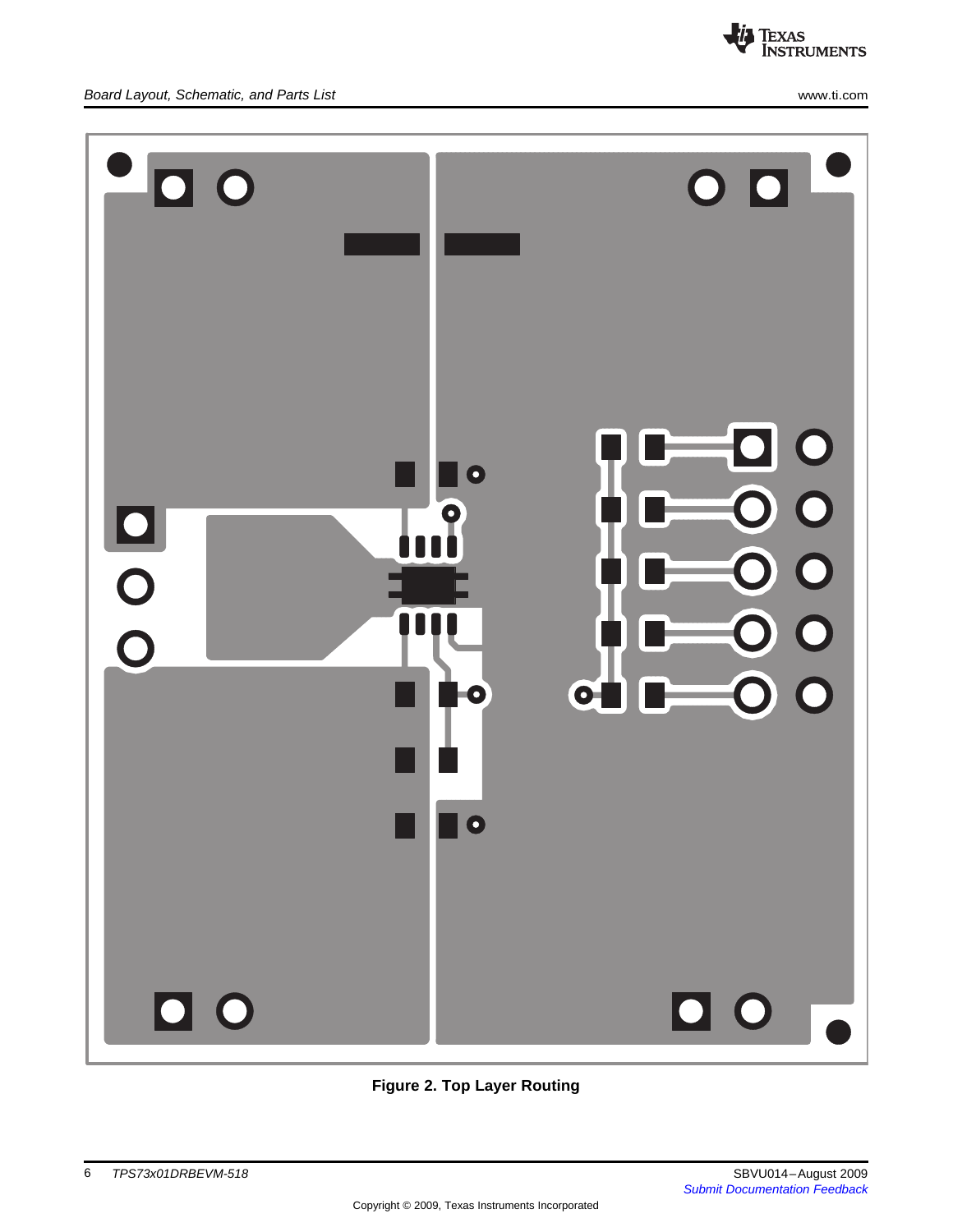

<span id="page-6-0"></span>

**Figure 3. Bottom Layer Assembly**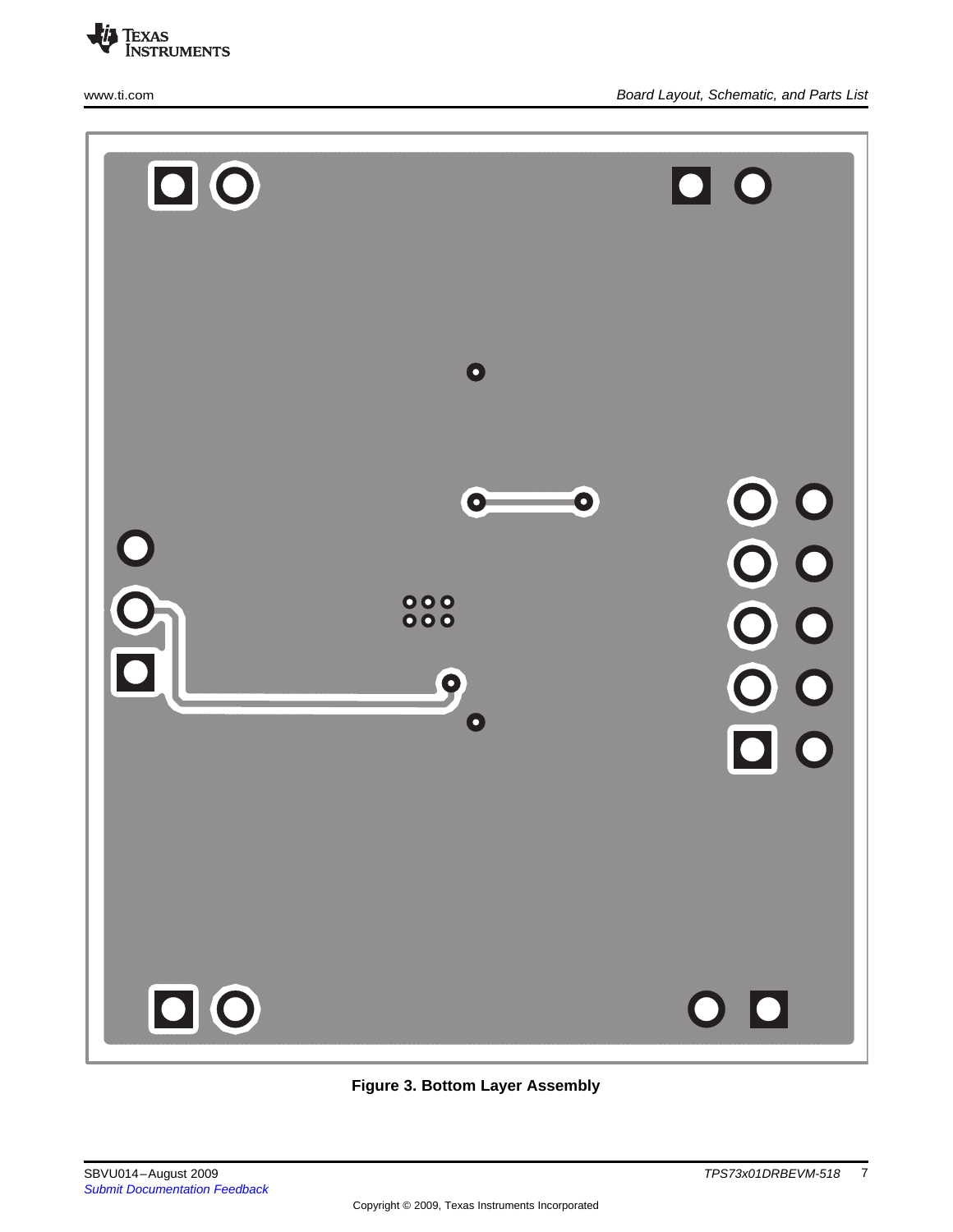

<span id="page-7-0"></span>

# <span id="page-7-1"></span>**Figure 4. Bottom Layer Routing**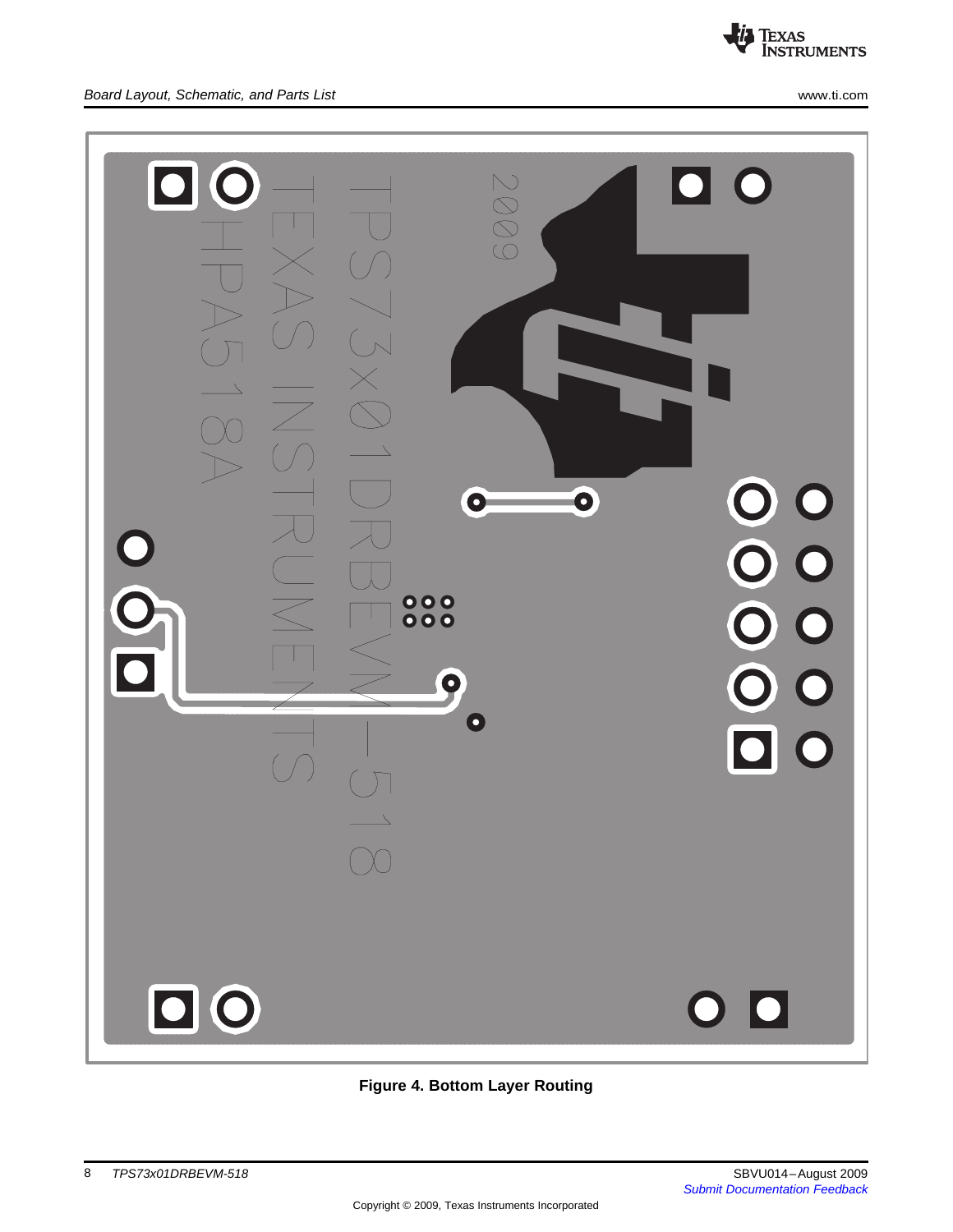

# **5.2 Schematic and BOM**

[Figure](#page-8-0) 5 illustrates the TPS73x01DRBEVM-518 schematic. [Table](#page-9-0) 4 lists the bill of materials for this EVM.



<span id="page-8-0"></span>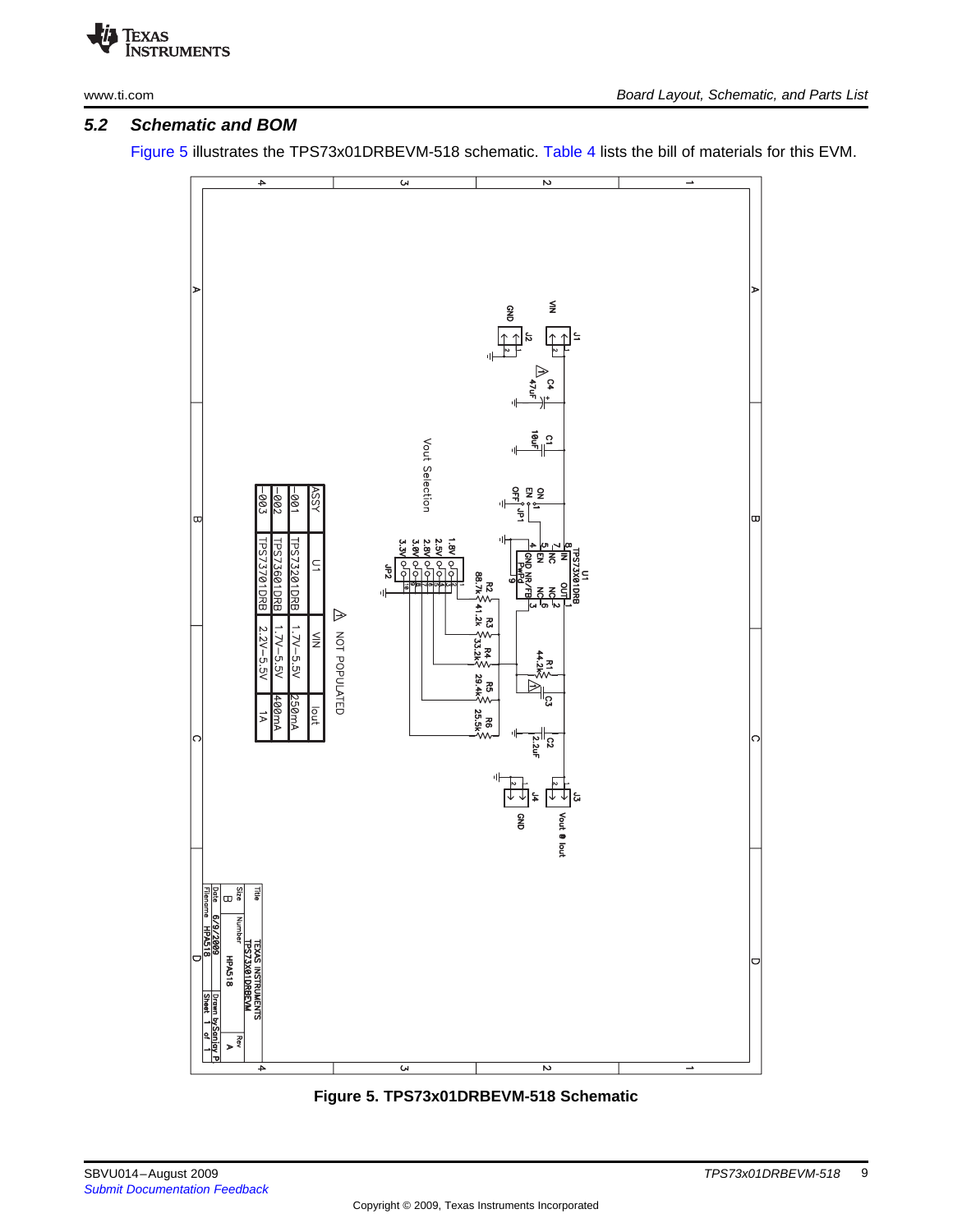<span id="page-9-0"></span>

| -01            | $-02$          | $-03$          | Ref Des $(4)$                 | Value                  | <b>Description</b>                                                             | <b>Size</b>                         | <b>Part Number</b> | Mfr                  |
|----------------|----------------|----------------|-------------------------------|------------------------|--------------------------------------------------------------------------------|-------------------------------------|--------------------|----------------------|
| 1              | 1              | 1              | C <sub>1</sub>                | $10 \mu F$             | Capacitor, ceramic, 6.3 V,<br>X5R, 10%                                         | 0603                                | Std                | Std                  |
| 1              | 1              | 1              | C <sub>2</sub>                | $2.2 \mu F$            | Capacitor, ceramic, 10 V,<br>X5R, 10%                                          | 0603                                | Std                | Std                  |
| $\Omega$       | $\Omega$       | $\Omega$       | C <sub>3</sub>                |                        | Capacitor, ceramic, 16 V,<br>X5R, 10%                                          | 0603                                | Std                | Std                  |
| 0              | 0              | $\mathbf 0$    | C <sub>4</sub>                | 47 µF                  | Capacitor, aluminum, 16 V,<br>±20%                                             | $0.260 \times 0.307$<br>inch        | EEEVFK1C470P       | Panasonic            |
| 4              | 4              | 4              | J1, J2, J3,<br>J <sub>4</sub> | PEC02S<br>AAN          | Header, male 2-pin, 100-mil<br>spacing                                         | 0.100 inch $\times$ 2               | PEC02SAAN          | <b>Sullins</b>       |
| 1              | $\mathbf{1}$   | 1              | JP1                           | PEC03S<br>AAN          | Header, 3-pin, 100-mil<br>spacing                                              | 0.100 inch $\times$ 3               | PEC03SAAN          | <b>Sullins</b>       |
| 1              | $\mathbf{1}$   | 1              | JP2                           | PEC05D<br>AAN          | Header, male 2x5-pin,<br>100-mil spacing                                       | 0.100 inch $\times$ 5<br>$\times 2$ | PEC05DAAN          | <b>Sullins</b>       |
| 1              | $\mathbf{1}$   | $\mathbf{1}$   | R <sub>1</sub>                | 44.2 $k\Omega$         | Resistor, chip, 1/16W, 1%                                                      | 0603                                | Std                | Std                  |
| 1              | $\mathbf{1}$   | $\mathbf{1}$   | R <sub>2</sub>                | 88.7 kΩ                | Resistor, chip, 1/16W, 1%                                                      | 0603                                | Std                | Std                  |
| 1              | $\mathbf{1}$   | $\mathbf{1}$   | R <sub>3</sub>                | 41.2 $k\Omega$         | Resistor, chip. 1/16W, 1%                                                      | 0603                                | Std                | Std                  |
| 1              | $\mathbf{1}$   | 1              | R <sub>4</sub>                | $33.2 k\Omega$         | Resistor, chip, 1/16W, 1%                                                      | 0603                                | Std                | Std                  |
| 1              | $\mathbf{1}$   | $\mathbf{1}$   | R <sub>5</sub>                | 29.4 $k\Omega$         | Resistor, chip, 1/16W, 1%                                                      | 0603                                | Std                | Std                  |
| 1              | $\mathbf{1}$   | $\mathbf{1}$   | R <sub>6</sub>                | 25.5 $k\Omega$         | Resistor, chip. 1/16W, 1%                                                      | 0603                                | Std                | Std                  |
| 1              | 0              | $\mathbf 0$    | U1                            | <b>TPS7320</b><br>1DRB | IC, Cap-free, NMOS, 250-mA<br>LDO regulator with reverse<br>current Protection | QFN-8                               | <b>TPS73201DRB</b> | Texas<br>Instruments |
| 0              | 1              | $\mathbf 0$    | U1                            | <b>TPS7360</b><br>1DRB | IC, Cap-free, NMOS, 400-mA<br>LDO regulator with reverse<br>current Protection | QFN-8                               | <b>TPS73601DRB</b> | Texas<br>Instruments |
| 0              | 0              | 1              | U1                            | <b>TPS7370</b><br>1DRB | IC, 1-A LDO regulator with<br>reverse current protection                       | QFN-8                               | <b>TPS73701DRB</b> | Texas<br>Instruments |
| $\overline{2}$ | $\overline{2}$ | $\overline{2}$ | $\overline{\phantom{0}}$      |                        | Shunt, 100-mil black                                                           | 0.1                                 | 929950-00          | 3M                   |
| 1              | 1              | 1              | N/A                           |                        | PCB, FR-4, 2-layer, SMOBC,<br>1.620 - in x 1.500 in x .062 in                  |                                     | HPA518**           | Any                  |

# **Table 4. TPS73x01DRBEVM-518 Bill of Materials(1) (2) (3)**

(1) These assemblies are ESD sensitive. ESD precautions must be observed.<br>(2) These assemblies must be clean and free from flux and all contaminants L

(2) These assemblies must be clean and free from flux and all contaminants. Use of no-clean flux is not acceptable.<br>
(3) These assemblies must comply with workmanship standards IPC-A-610 Class 2

(3) These assemblies must comply with workmanship standards IPC-A-610 Class 2.<br>(4) Components can be substituted with equivalent manufacturer components excep-

Components can be substituted with equivalent manufacturer components except where indicated with \*\*.